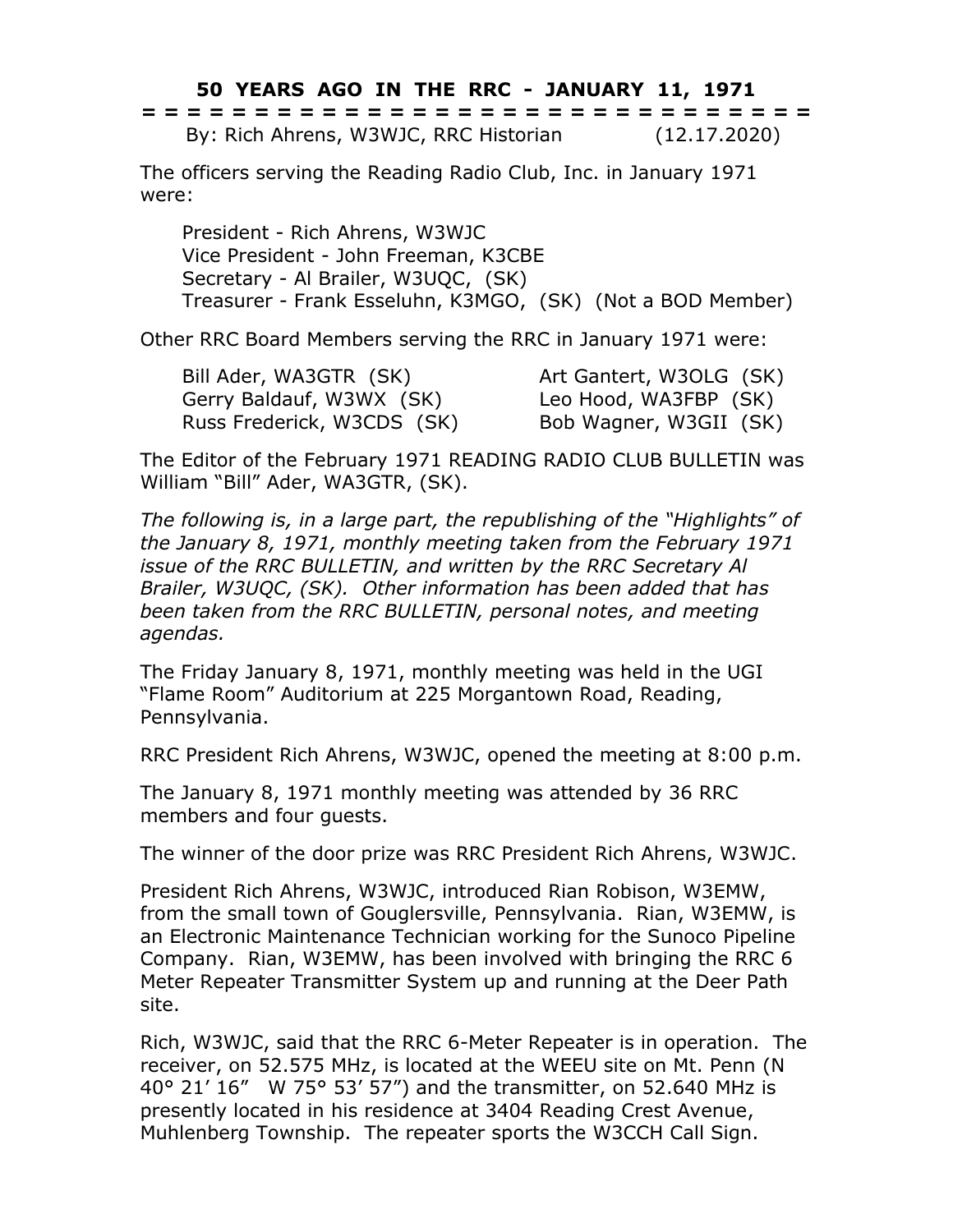Rich went on to say that at the Friday February 12, 1971 monthly meeting a demonstration of the 6-Meter Repeater will be conducted.

President Rich, W3WJC, congratulated Adrian Adkins, WA3NHI, on taking the trip to the Philadelphia Custom's House on December 29, 1970 and passing his General Class FCC exam. Adrian said that next year he is going to take the Advanced. Adrian had held the Technician license for many years but decided to upgrade with the Extra Class License his goal. Best of luck to Adrian.

Rich, W3WJC, read a cordial letter from our good friends at the Phil-Mont Mobile Radio Club, Inc., down Philadelphia way. They are extending an invite to other clubs to attend their March 1, 1971 meeting at The Franklin Institute Science Museum. The Institute has offered to have an evening sky show in the Planetarium for Phil-Mont members and their guests. Rich, W3WJC, asked the members to let him know at the February 12, 1971 meeting if you are interested in attending this Phil-Mont get-together. We will try and organize several carpools.

President Rich Ahrens, W3WJC, discussed the Federal Communications Commission's fee schedule. He said that there has been a lot of misunderstanding. Rich outlined the FCC fee schedule:

Modification of a license without renewal is \$4.00 Modification with renewal is \$9.00 Renewal only is \$9.00 A Special Call Sign is \$25.00 Novice License is free & is non-renewable for a two-year term.

Rich, W3WJC, announced that Novice Code and Theory Classes are being held at the Wilson High School under the direction of Bob Plummer, W3ETJ / W3RP, and that presently there are twelve in the Code Class and three in the Theory Class. It is expected that the FCC Novice Exams will be given around the end of January 1971.

Rich, W3WJC, reported information from a recent ARRL survey of 575 Amateur Radio Clubs. The ARRL reported that the average club has 34 members and that 17 members attend the meetings. The average dues are \$7.45 per year. The survey revealed that the average club is down in both membership and attendance, and that annual dues are going up. The survey also showed that the use of FM is on the increase and that SSB is holding its own at 44 percent. Rich said he thought the RRC was doing much better than the "Average" Amateur Radio Club.

Rich, W3WJC, announced that the Friday February 12, 1971 meeting will be held at the UGI "Flame Room" Auditorium at 225 Morgantown Road, Reading, Pennsylvania, starting at 8:00 p.m.